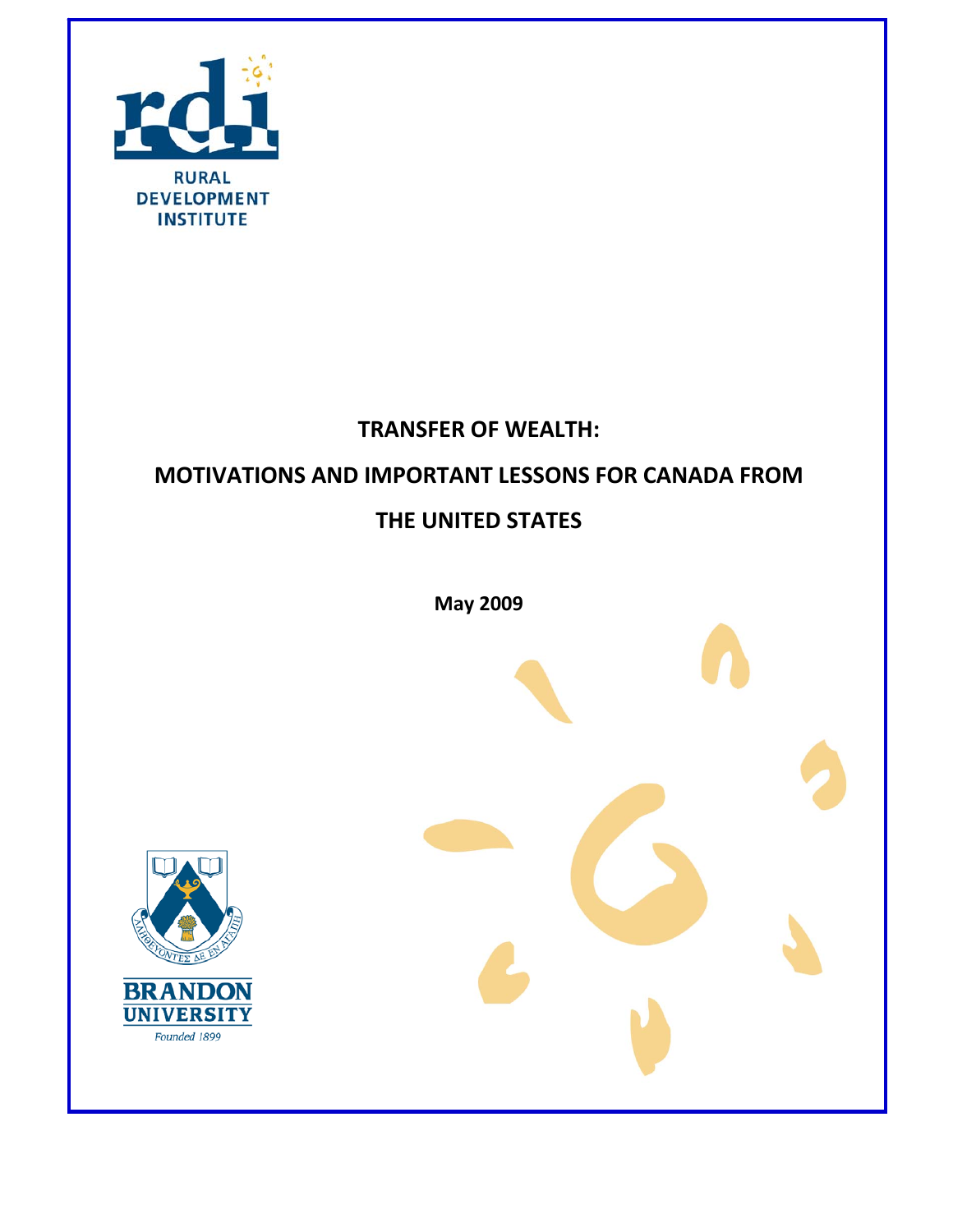#### **Rural Development Institute, Brandon University**

Brandon University established the Rural Development Institute in 1989 as an academic research center and a leading source of information on issues affecting rural communities in Western Canada and elsewhere.



RDI functions as a not-for-profit research and development organization designed to promote, facilitate, coordinate, initiate and conduct multi-disciplinary academic and applied research on rural issues. The Institute provides an interface between academic research efforts and the community by acting as a conduit of rural research information and by facilitating community involvement in rural development. RDI projects are characterized by cooperative and collaborative efforts of multi-stakeholders.

The Institute has diverse research affiliations, and multiple community and government linkages related to its rural development mandate. RDI disseminates information to a variety of constituents and stakeholders and makes research information and results widely available to the public either in printed form or by means of public lectures, seminars, workshops and conferences.

For more information, please visit www.brandonu.ca/rdi.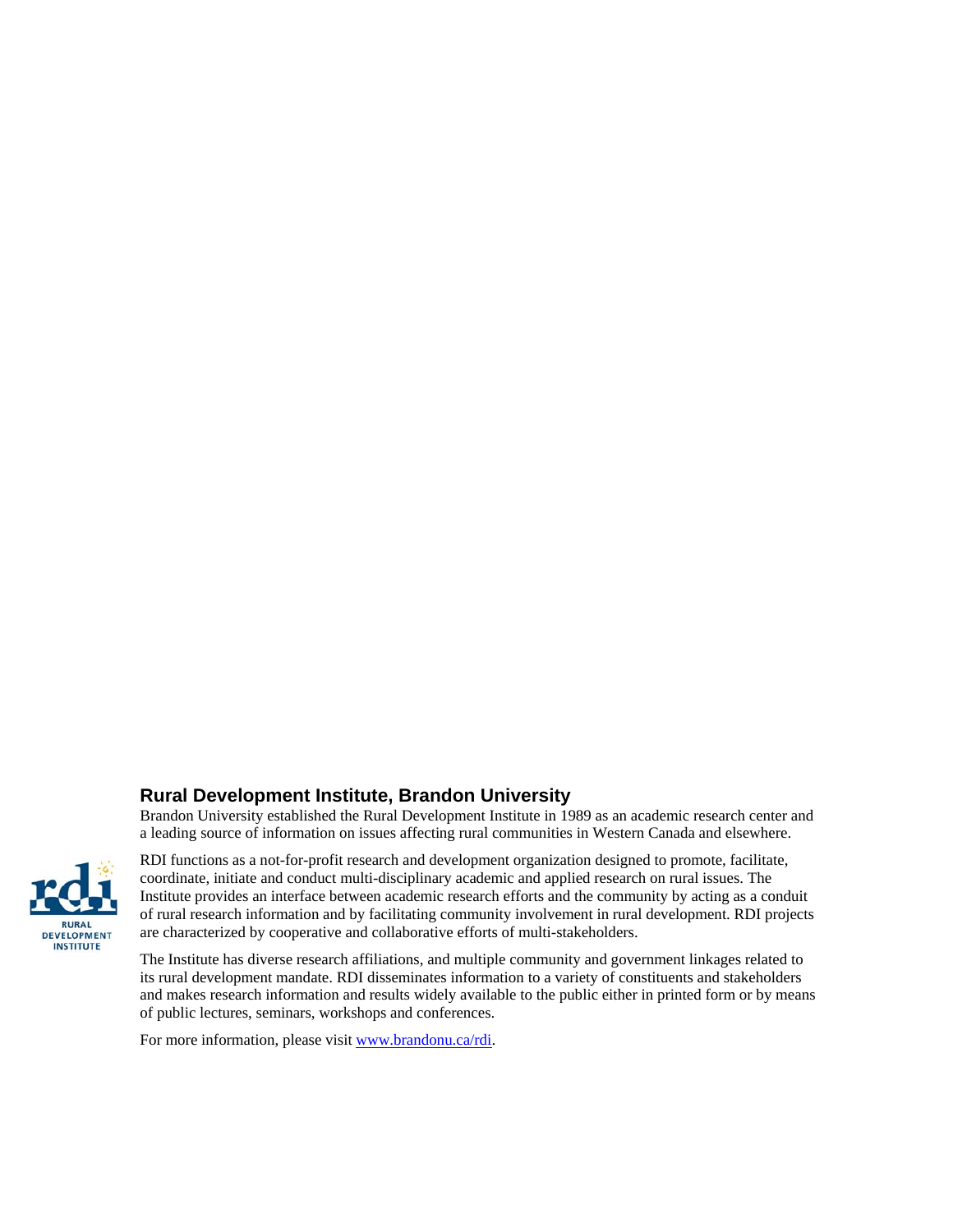# **TRANSFER OF WEALTH: MOTIVATIONS AND IMPORTANT LESSONS FOR CANADA FROM THE UNITED STATES**

*Submitted by:*  Robert Annis, PhD Director, Rural Development Institute Brandon University Brandon, MB R7A 6A9

*Prepared by:*  Ian Subhash Shanghvi Research Assistant, Rural Development Institute Brandon University Brandon, MB R7A 6A9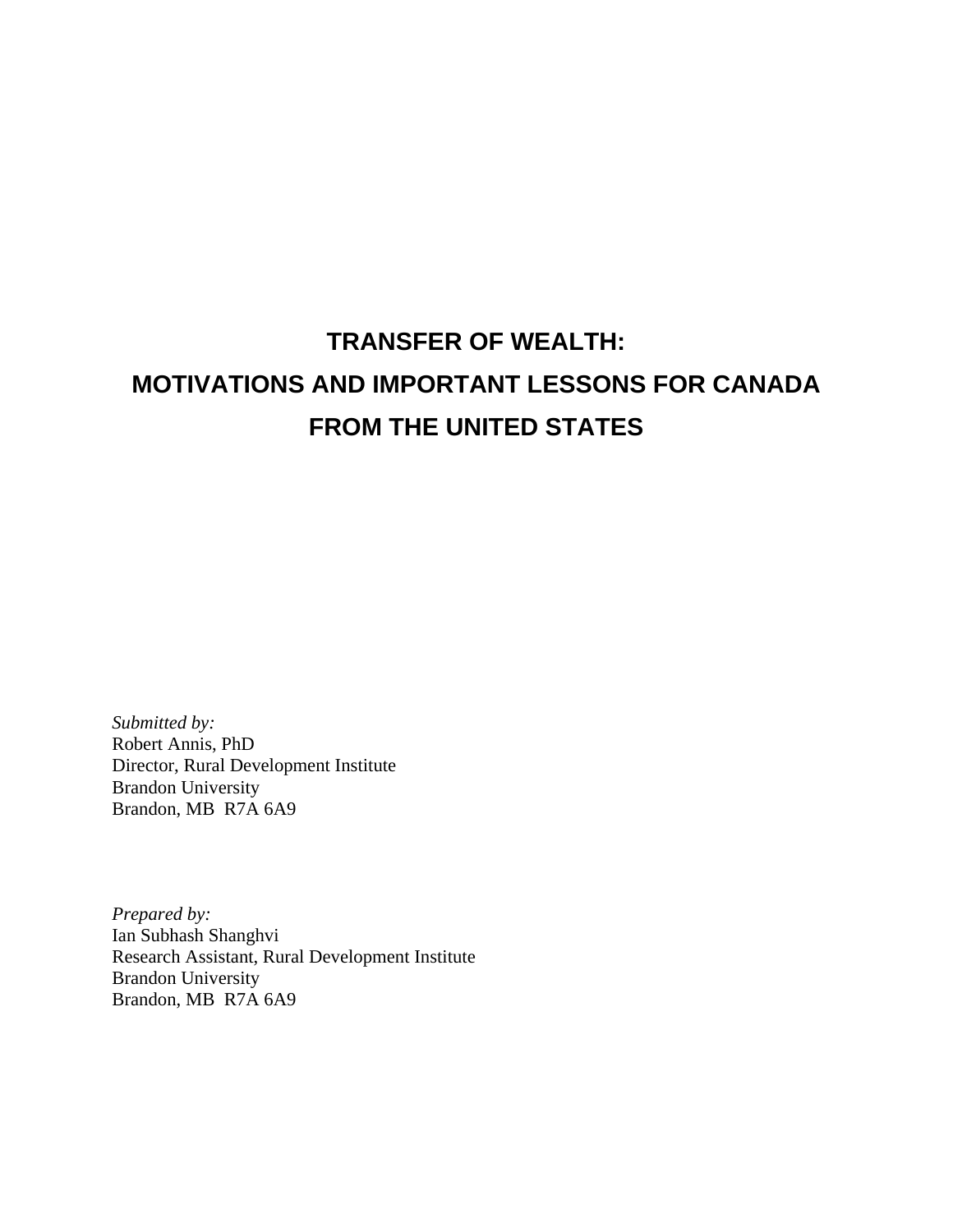### PREFACE

The following background document was prepared through The Scan of Community Foundations project for the purpose of increasing the understanding of the transfer of wealth concept. The document reviews the concept as it has been applied in the United States, transfer of wealth estimates, and the need for a Canadian application of transfer of wealth. The document is by no means an exhaustive review of transfer of wealth studies in the United States; rather, a preliminary assessment. Suggestions for further reading and investigation are cited at the end of the document.

#### **Meaning of Transfer of Wealth and its Significance in the United States**

It appears that there exists no direct definition of transfer of wealth. However, simply put, transfer of wealth is basically another form of charitable giving as far as the field of philanthropy is concerned. Charitable giving, as an act of philanthropy, is said to manifest itself in two forms, (1) inter vivos giving, which is philanthropy while alive; and (2) charitable bequests, which is philanthropy after death (Havens et al, 2005: p.3). The writers further describe two transfer of wealth scenarios associated with charitable bequests in terms of marital status as (1) transfer of wealth after the householder dies in case of an unmarried householder, and (2) transfer of wealth when both householders are dead in the case of a married couple (p.2). Notably, current research and experiences in the United States have shown an increasing desire among people, particularly the ultra‐rich, to dispose their household's wealth while they are still alive. In his interview with Currents, Paul Schervish (a director of the Center for Wealth and Philanthropy at Boston College and also an experienced researcher on philanthropy) dared to declare that:

"It put on the table the notion that the ultra‐rich would not be passing the maximum amount of their estate to their heirs, that they would limit the amount given to heirs and pursue other, deeper purposes for the use of their wealth while they are alive" (Verma, M., 2007: p.3).

Apart from acknowledging Schervish's observation, studies on transfer of wealth undertaken in the states of Pennsylvania, Wisconsin, Illinois, Dakota and Nevada have shown America's middle class has substantial capacity to give back to their communities.

What is important to note here is that these findings in the United States would not have been possible without research. Notably too, transfer of wealth studies do not necessarily apply to other countries in a 'cut‐and‐paste fashion'. In essence, therefore, this paper attempts to show the importance of transfer of wealth as a concept of philanthropy with reference to the United States with the goal of stimulating research on the similar concept in Canada where the concept has received little study and where there seems to exist a great potential with an exemplary community spirit and determined community foundations.

#### **Stimulants and Advantages of Transfer of Wealth in the United States**

It was not until recently that the U.S. has become comfortable with its own transfer of wealth estimates after the 'most' relevant facts have been established. Under normal circumstances, the reasons for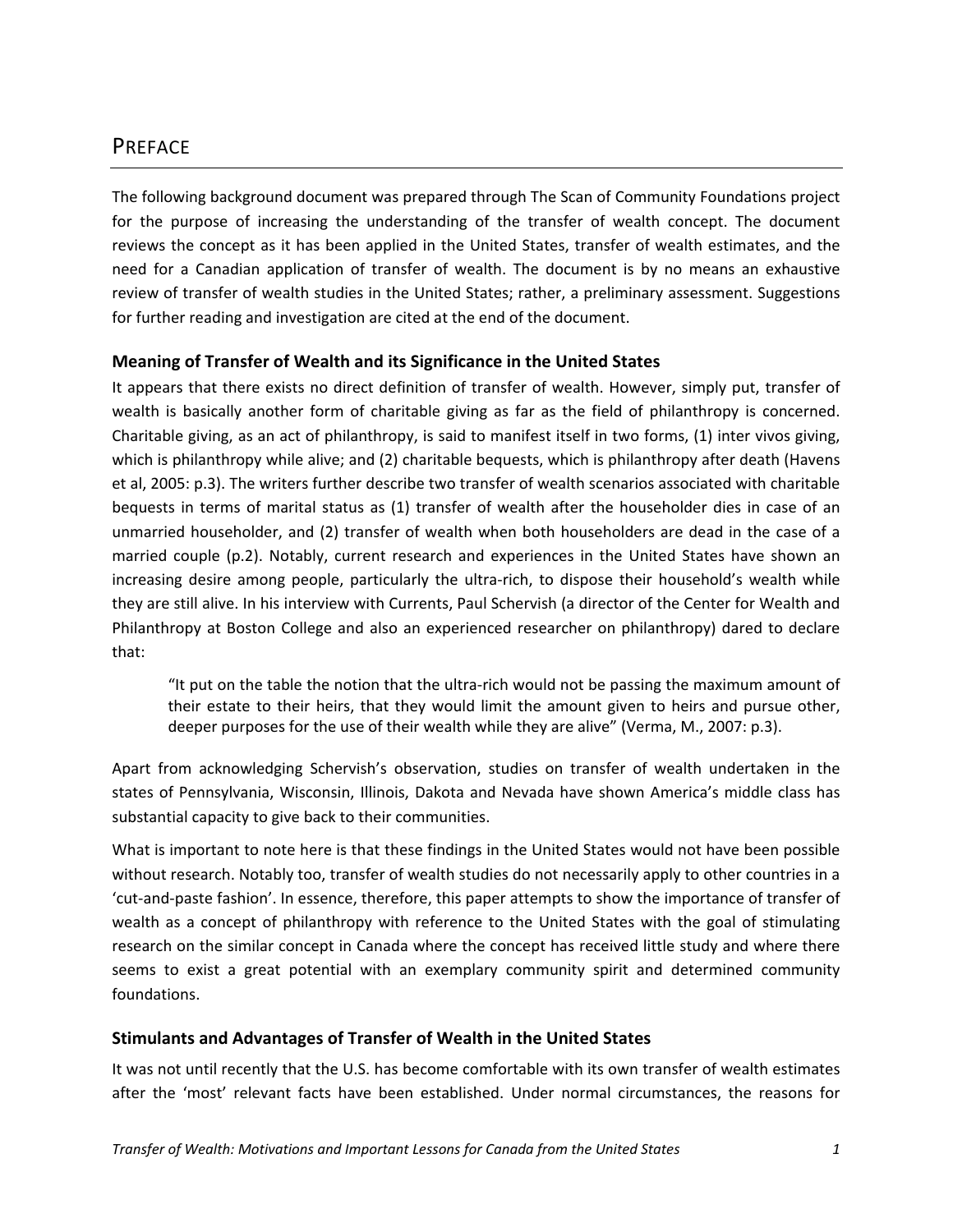research on transfer of wealth across the globe would obviously vary based on the underlying interests. However, in the case of the United States and for the welfare of its communities, such studies hold onto the realization of the potential role of transfer of wealth in offering opportunities for communities' development over the next 50 years in the face of increasing scarcity of resources on the side of government and non‐profit finances; and a growing desire for community investment (Macke, D. et al, 2008). Thus, understanding the transfer of wealth concept as it relates to the development of communities may guide on the tapping and retaining of community's wealth for the benefit of the respective community and the country at large. Additionally, by creating state and community‐specific transfer of wealth estimates, such studies evidently provide a guiding tool for both state and community leaders in their planning and decision‐making over time. Again, these estimates are credited with the advantage of stimulating awareness of the potential of transfer of wealth for the development of communities among the citizens thus influencing the spirit of giving and the rise of new philanthropists. In other areas it was realized that transfer of wealth itself is responsible for "[creating] community foundations and endowments capable of supporting community improvement work over time" (RUPRI Center for Rural Entrepreneurship, 2007: p.31).

However, as also confirmed by Macke of the Nebraska Community Foundation, there is no a conventional methodology that allows for an estimation of transfer of wealth over time; and researchers should be informed that the further ahead the projection the more difficult the justification of the estimates (2005: p.4). Therefore, several studies undertaken have consequently led to various methodologies for such estimates. For example, studies undertaken by Havens and Schervish (1999) led to the development of the widely used Wealth Transfer Microsimulation Model for estimation of transfer of wealth in the United States. Contrary to the previous estimate of \$10 trillion for the period of 55 years by Robert Avery and Michael Rendall, the new transfer of wealth estimate over the same period of time ranging from 1998 to 2052 is \$41 trillion, "and may well reach double or triple the amount" (Havens et al, 1999: n.p.). However, it is important to note that the previously used transfer of wealth estimate was limited due to several factors. Verma M. (2007) learns from Paul Schervish of these limitations and they include (1) it originated from calculations of transfers only for households that were headed by people at 50 years and older with children over the 55-year period from 1990 to 2044, and (2) it did not match with the greater size of wealth of the country as observed in 1999 when the second study was undertaken (p. 31). Notably again, the \$41 trillion transfer of wealth estimate was tied to a 2% secular growth rate in order to address the problem of what Havens et al (1999) refer to as potential charges of "irrational exuberance" associated with periodic recessions, a world economic crisis, or depression (n.p.).

Estimates of transfer of wealth have recently been made for several states and their counties in the United States and are suitable for over varying periods of time. Table 1 provides an example of such estimates, which portrays their significance for planning and decision-making processes as far as the development of communities in the United States is concerned.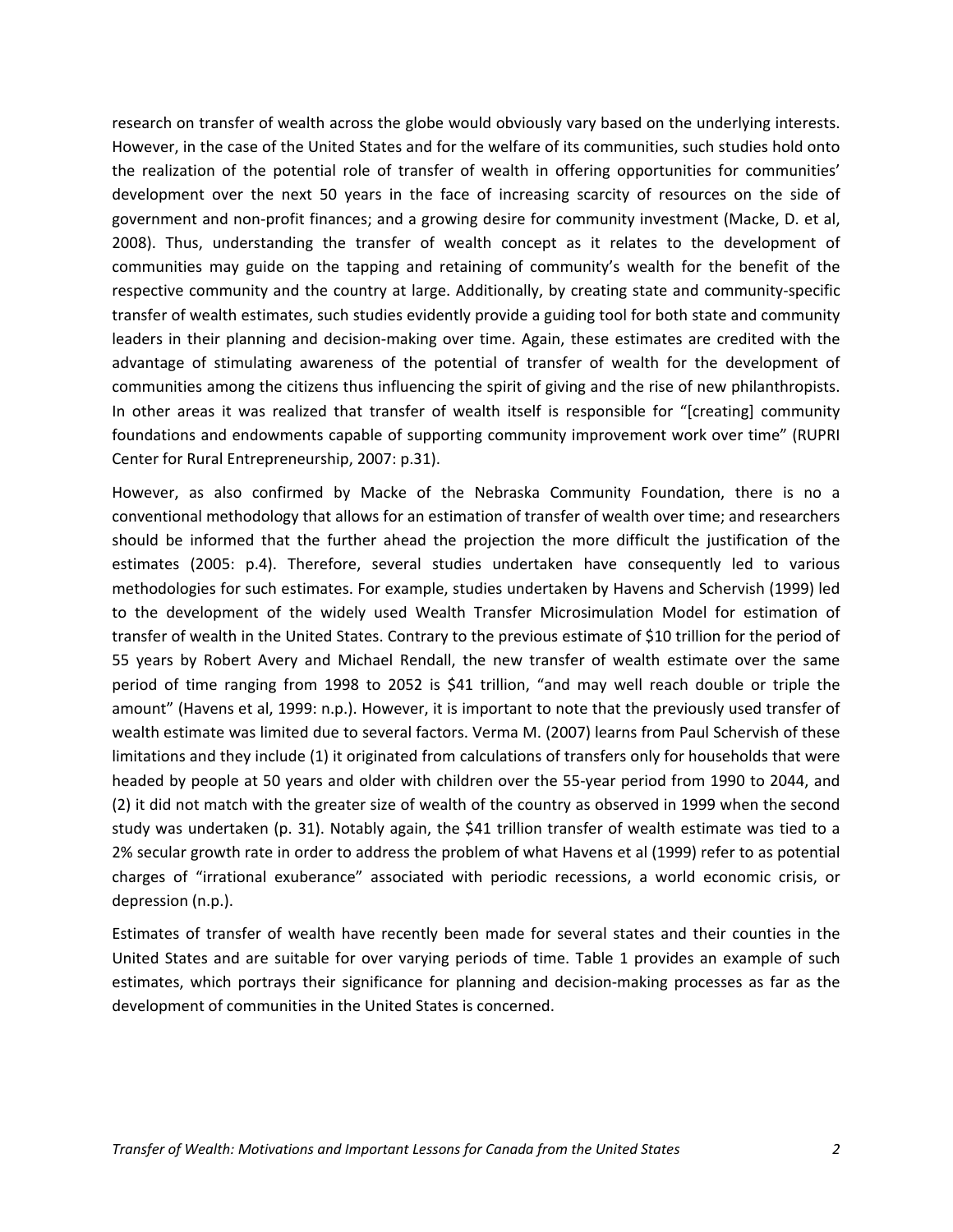| <b>State</b>    | <b>Current Net Worth in 2005</b> | 50-Year transfer of wealth<br>Estimate | 10 Year transfer of wealth<br>Estimate |
|-----------------|----------------------------------|----------------------------------------|----------------------------------------|
|                 | 1.01 trillion                    |                                        | 193.38 billion (or 42,000 per          |
| Pennsylvania    | (or 216,000 per household)       | 1.17 trillion*                         | household)                             |
|                 | 1.14 trillion                    | 1.36 trillion (235,000 per             | 182.3 billion (or 34,000 per           |
| <b>Illinois</b> | (or 199,000 per household)       | household)                             | household)                             |
|                 | 543 billion                      | 687 billion (302,000 per               | 105 billion (or 49,000 per             |
| Wisconsin       | (or 245,000 per household)       | household)                             | household)                             |
|                 | 273.99 billion                   | 383.33 billion (or 423, 000 per        |                                        |
| Nevada          | (or 302,000 per household)       | household)                             | 1,623.34 million*                      |
|                 | 848.35 billion                   | 972.24 billion (or 225,000 per         |                                        |
| Michigan        | (or 198,000 per household)       | household)                             | 140.62 billion *                       |

**Table 1:** Transfer of Wealth Estimates for Selected States of the U.S. over time:

\* No household data was provided in the literature referred to. However, the intention with reference to the states for which data is available is simply to show how the estimates can be useful for planning purposes.

**SOURCE:** Macke D. et al (2008); Macke D. (2005); RUPRI Center for Rural Entrepreneurship (2007); RUPRI Center for Rural Entrepreneurship et al (2008); and Council of Michigan Foundations (n.d.).

Other states whose analysis of Transfer of Wealth have been completed include Nebraska, Wyoming, South Dakota, Montana, Indiana, Michigan, Ohio, and Nevada; whereas regional analyses have also been concluded for North Dakota, Kansas, Louisiana, and New York (Macke, D. et al; 2008).This determination on the side of the United States to undertake studies on transfer of wealth indicates the significance of transfer of wealth in providing opportunities for the development of communities, in line with the existing potential for the respective donors.

Research on transfer of wealth in the United States has also been able to identify factors that significantly impact transfer of wealth scenarios and estimates at the levels of the state and counties. Table 2 highlights some of the key factors.

#### **A Highlight of the Need for Research on Transfer of Wealth for Canada**

By copying the United States experiences, it would become apparent that although Canada seems to be disadvantaged it terms of population size as far as its relationship with transfer of wealth is concerned, it however is potentially rich in the aspect of age. Research conducted by the TD Bank Financial Group (2006) revealed the average age in Canada now stands at about 39 years and is projected to reach 45 years in 2030 as opposed to the 1971 figure of 26 years. Moreover, the TD Bank Financial Group found Canadians 65 years of age and older are likely to comprise approximately a quarter of the total population in 2030 (n.p.).

In addition, as noted by Luloff A. E. (1987), the aging population requires not only clinical (curative) services but also the non-medical support networks such as transportation, housekeeping, food preparation and health education (1987: p. 54). At the same time, since the probability of death is higher among the older ages, the opportunity is even larger for Canada to offer them beyond health services and yet address the general needs of the communities. However, it should be remembered that this theory works only if one is to assume that Canada shares the same experience on its aged population as far as the findings for the United States are concerned.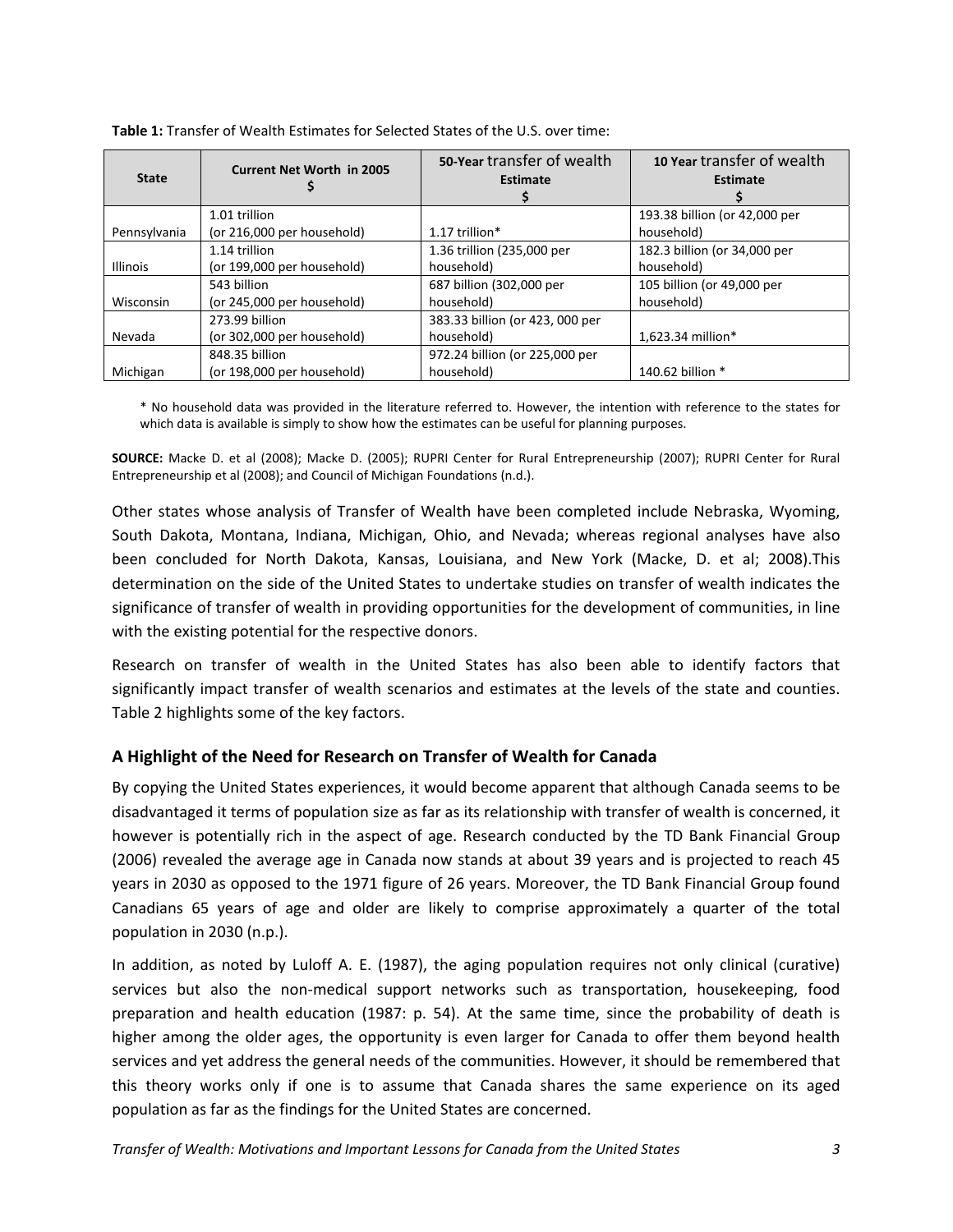| <b>Wealth Drivers</b>         | Significance of the Wealth Driver on Transfer of<br><b>Wealth Scenarios and Estimates</b>                                                                                                                                                                                          | <b>Examples of States that Conform to</b><br>this Finding |
|-------------------------------|------------------------------------------------------------------------------------------------------------------------------------------------------------------------------------------------------------------------------------------------------------------------------------|-----------------------------------------------------------|
| <b>Current Net Wealth</b>     | The larger the Current Net Wealth the stronger<br>the starting point for future wealth creation.                                                                                                                                                                                   | Nevada, Illinois, Wisconsin,<br>Pennsylvania              |
| Demographics                  | Stronger population growth equals stronger<br>economic growth (opportunity for wealth<br>creation). This wealth driver is further influenced<br>by higher education as opposed to low education,<br>and age of households whereby the older we get<br>the bigger our estate grows. | Nevada, Illinois, Wisconsin,<br>Pennsylvania              |
| Economic Performance          | The better performing the economy the more and<br>better are employment and business performance<br>thus enabling wealth creation respectively.                                                                                                                                    | Nevada, Illinois, Wisconsin,<br>Pennsylvania              |
| <b>Business Ownership</b>     | The bigger the number of owners and size of<br>business the larger the opportunity for wealth<br>creation.                                                                                                                                                                         | Nevada, Pennsylvania, Illinois                            |
| <b>Behaviours and Customs</b> | High income accompanied by low spending and<br>high investment habits leads to wealth creation as<br>opposed to the other way round.                                                                                                                                               | Nevada, Illinois, Wisconsin,<br>Pennsylvania              |
| Form of Employment            | Self-employment has a greater potential for<br>wealth creation than wage and salary jobs                                                                                                                                                                                           | Pennsylvania                                              |

**Table 2**: Wealth Drivers and their Significance on Transfer of Wealth Scenarios and Estimates in the United States

**SOURCE:** Macke D. et al (2008); Macke D. (2005); RUPRI Center for Rural Entrepreneurship (2007); and RUPRI Center for Rural Entrepreneurship et al (2008)

Unfortunately, studies on transfer of wealth such as those exemplified by the United States have not been conducted in Canada thus limiting the knowledge on the best way to transform the existing numerous potentials that are assumed to be available into opportunities for the development of communities by retaining and pulling wealth within and into the Canadian communities. Moreover, a research finding according to the TD Bank Financial Group that the aged are living longer and healthier lives creates another room for the community foundation to (1) attract volunteers from the retirees' population and (2) create loyalty among the aged Canadians for giving back to their communities through transfer of wealth. This potential is further strengthened by Canada's abolition of federal gift and estate taxes in 1972 as well as provincial wealth transfer taxes in the 1970s and 1980s (Duff, D., 2005).

Let it be noted that the example given above only serves to highlight the potential of transfer of wealth for Canada based on the United States findings. The specific factors/facts on transfer of wealth for Canada are beyond the scope of this paper. However, based on the briefly explained lessons from the United States and the absence of a research on transfer of wealth in Canada, one may conclude that there is a knowledge gap on transfer of wealth in Canada, which in turn decreases the abilities of foundations to contribute to their communities. Until research is launched in Canada on the subject matter, a national vision will remain a dream too important to not actualize for informed policy and decision‐making with regard to its communities and community foundations.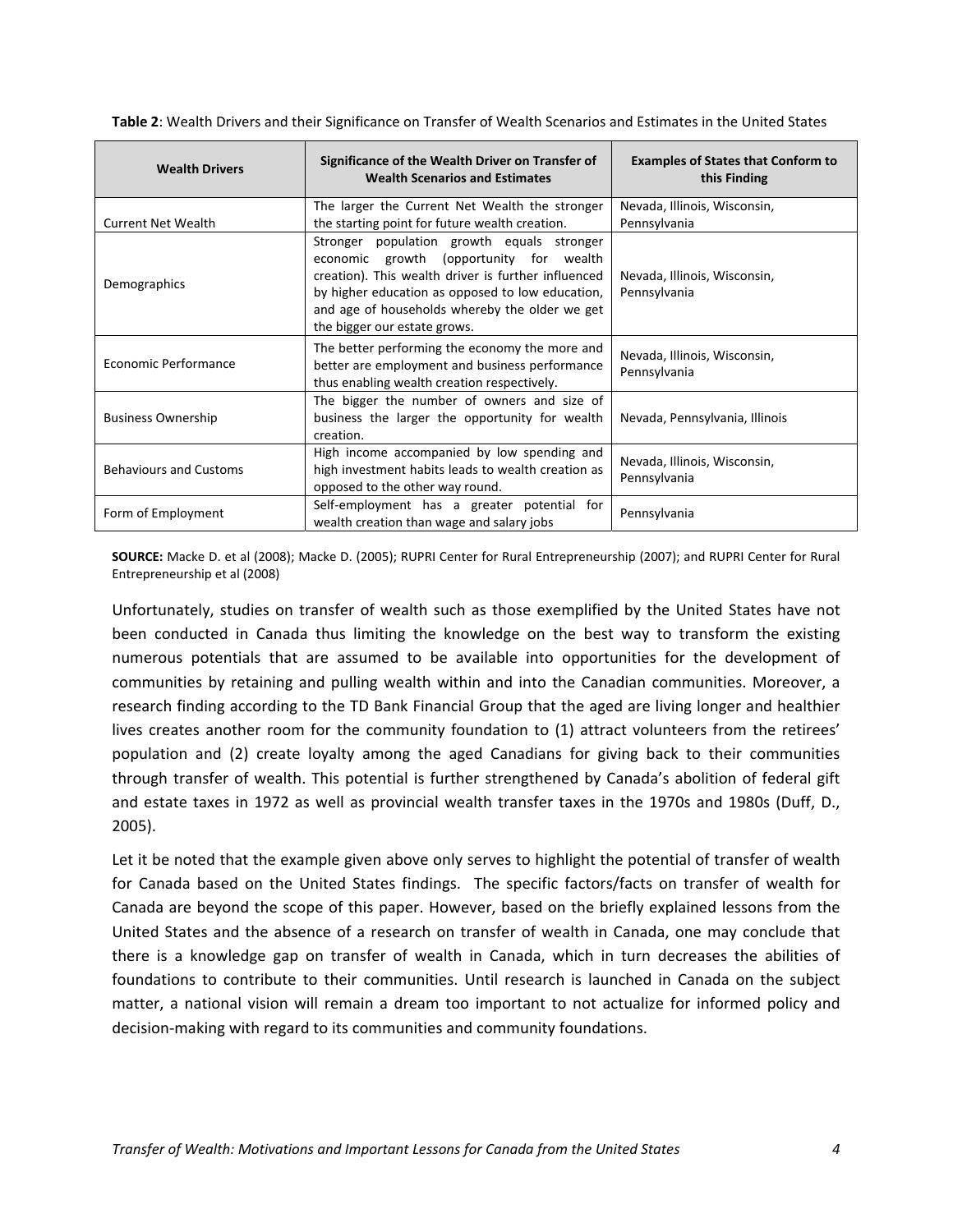#### **REFERENCES**

- Community Foundation of Western Nevada et al (March 2008). Wealth Transfer in Nevada: Final Report. http://wealthtransfernevada.com/ (site accessed on  $06<sup>th</sup>$  May 2009).
- Council of Michigan Foundations (n.d.). http://www.michiganfoundations.org/s\_cmf/index.asp (site accessed on 10th May 2009).
- Duff, D. (2005). The Abolition of Wealth Transfer Taxes: Lessons from Canada, Australia and New Zealand. University of British Columbia. http://papers.ssrn.com/sol3/DisplayAbstractSearch.cfm (site accessed on 10th May 2009).
- Havens J. J. et al (October 1999). Millionaires and the Millennium: New Estimates of the Forthcoming Wealth Transfer and the Prospects for a Golden Age of Philanthropy. Social Welfare Institute, Boston College. http://www.bc.edu/research/ (site accessed on 09<sup>th</sup> May 2009).
- Havens, J. J. et al (November 2005). Wealth Transfer Study: 2001‐2055 North Dakota. Center on Wealth and Philanthropy, Boston College. http://www.bc.edu/research/ (site accessed on 09<sup>th</sup> Mav 2009).
- Luloff, A. E. (1987). Rural People and Places: A Symposium on Typologies. The Northeast Regional Center for Rural Development. Grantville, Pennsylvania
- Macke, D. (January 2005). Wealth in Wisconsin: Inter‐Generational Wealth Transfer Scenario. http://www.dfwonline.org/ (site accessed on 10th May 2009).
- Macke, D. et al (September 2008). Wealth Transfer in Pennsylvania. http://www.ruralpa.org/ (site accessed on  $10^{th}$  May 2008).
- RUPRI Center for Rural Entrepreneurship (October 2007). Wealth Transfer in Illinois. http://www.donorsforum.org/ (site accessed on 06<sup>th</sup> May 2009).
- TD Bank Financial Group (November 2006). Greying Of Canada's Population Has Far Reaching Implications For Charities. http://www.td.com/ (site accessed on  $10^{th}$  May 2009).
- Verma, M. (2007). Abundant Future: A conversation about the transfer of \$41 in wealth, and why you can't tell Donald Trump to give it up for good. http://www.bc.edu/ (site accessed on  $10^{th}$  May 2009).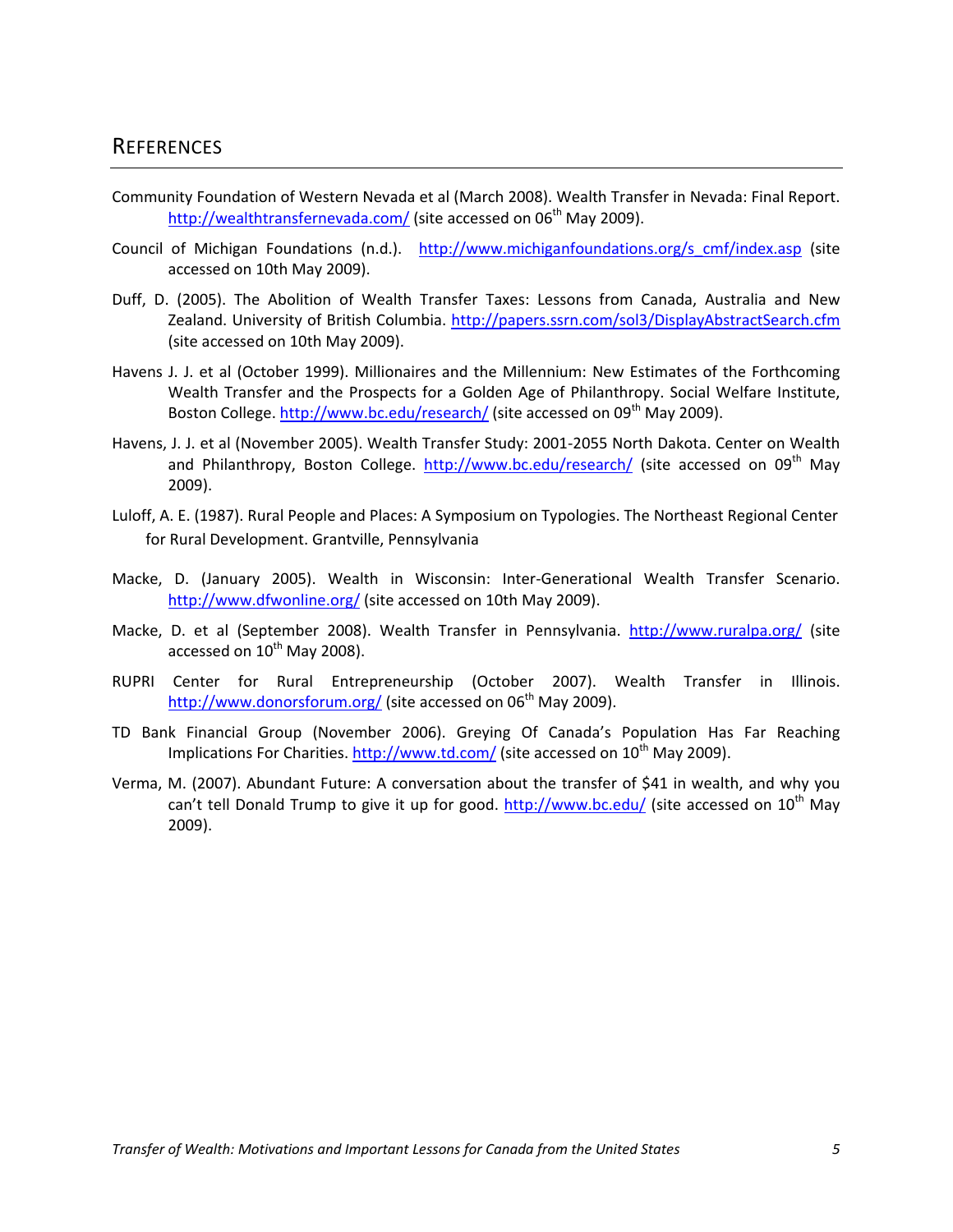### PROPOSED FURTHER READING

Give Back with Impact. Wealth Transfer in North Dakota: A Call to Action ‐ Investing in our Future on http://www.impactgiveback.org/pdf/wealthtransfer.pdf (site visited on 15th May 2009).

Havens J. J. (January 2003). Why The \$41 Trillion Wealth Transfer Estimate Is Still Valid: A Review Of Challenges And Questions on http://www.bc.edu/research/cwp/meta‐ elements/pdf/41trillionreview.pdf (site visited on 15th May 2005).

Havens, J. J. et al (July 2006). Wealth Transfer Estimates: 2001 to 2055. Washington D.C. Metropolitan Area on http://www.bc.edu/research/cwp/meta-elements/pdf/dcweathtransfer.pdf (site visited on 15th May 2009).

Wealth transfer in Nevada on http://wealthtransfernevada.com/pdf/tow press release.pdf and http://wealthtransfernevada.com/pdf/TOW\_Brochure.pdf (sites visited on 15th May).